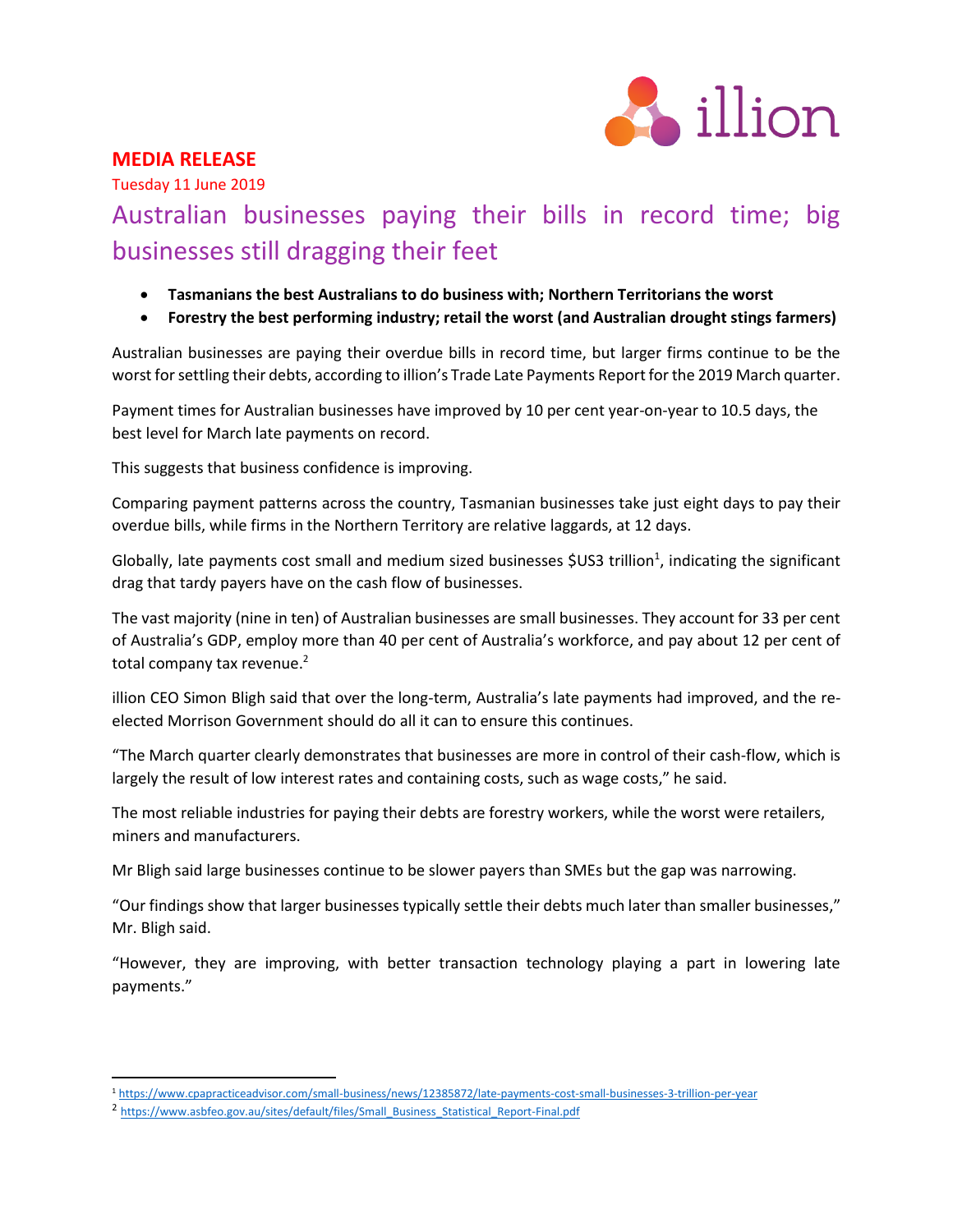

Payment times for large firms (more than 500 employees) stand at 14 days, 55 per cent longer than smaller organisations (6-19 employees). However, large firms have improved their debt payments by 18 per cent year-on-year from (March 2018: 17 days).

# **Tasmanian businesses are the fastest payers; Northern Territorians the slowest**

Mr Bligh said the smaller jurisdictions of Tasmania and the Australian Capital Territory represented the fastest payers in the nation.

Tasmanian businesses settle their debts just 8 days after the due date compared to businesses in the Northern Territory, which wait until 12 days after the due date.

Businesses in New South Wales and Victoria wait an average of close to 11 days before they pay outstanding debts.

"The Tasmanian economy continues to boom and policy driven improvements in payment times in public administration have really borne fruit with the ACT coming a close second to the Apple Isle," Mr Bligh said.

"Tasmania's agricultural and forestry exports are booming; in fact, the forestry sector recorded the highest level of prompt payments of all the industry sectors we surveyed," he said.

"On the other hand, the Northern Territory, closely followed by Western Australia, represents the nation's slowest payers.

"This is undoubtedly reflective of the cooling off of the mining boom of a decade ago."

# **Late payments by State / Territory**

| <b>State / Territory</b> | Days taken to pay bills Mar-19 |
|--------------------------|--------------------------------|
| <b>TAS</b>               | 8.1                            |
| <b>ACT</b>               | 9.9                            |
| QLD                      | 10.2                           |
| <b>VIC</b>               | 10.4                           |
| <b>SA</b>                | 10.6                           |
| <b>NSW</b>               | 10.8                           |
| <b>WA</b>                | 11.0                           |
| NT                       | 11.6                           |
| Unknown                  | 11.3                           |
| <b>NATIONAL AVERAGE</b>  | 10.5                           |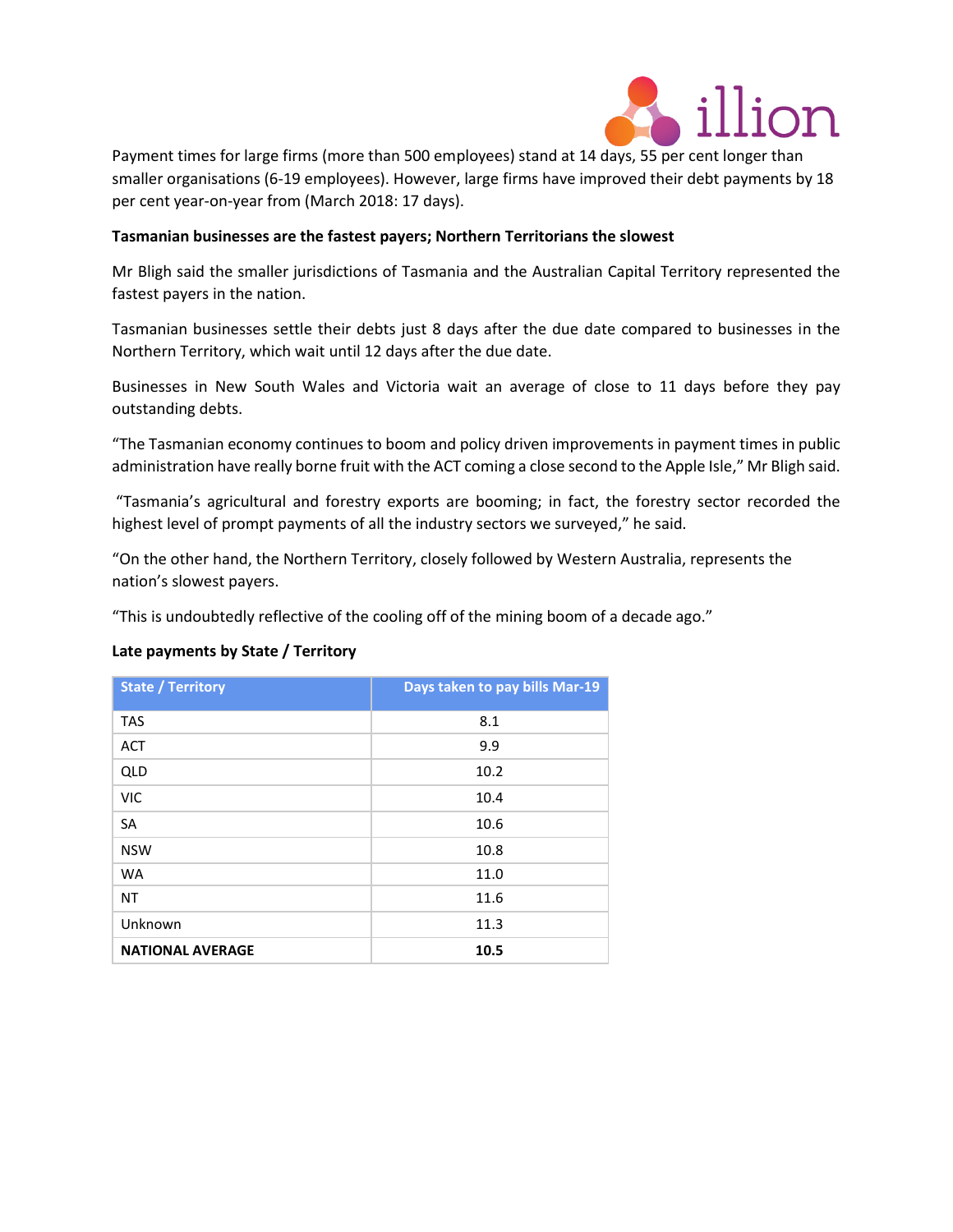

## **Forestry the best performing industry; retail the worst (and Australian drought stings farmers)**

Underscoring Tasmania's strength is the health of the forestry industry, which was the best performing industry sector for the March quarter with forestry businesses settling overdue payments within 5 days.

The forestry sector also recorded the highest level of prompt payments, with 83.4% of bills being paid promptly by companies in the forestry industry, which is 12% higher than the average of 71.4%.

The worst performing industry was retail, with payment being delayed an average of 15 days after the payment due date.

"It continues to be a challenging environment for retailers, not just because of trading conditions and expensive overheads like rent but also because of the structural changes occurring with the growth of online retailers," Mr Bligh said.

Meanwhile, agriculture recorded a sharp spike in delayed payments compared to the same time last year.

"It goes without saying that our farmers are having a tough time of it right now because of the drought," Mr Bligh said.

| <b>INDUSTRY</b>                     | Days taken to pay late bills<br>$Mar-19$ |
|-------------------------------------|------------------------------------------|
| Forestry                            | 4.5                                      |
| Agriculture                         | 8.6                                      |
| <b>Services</b>                     | 8.9                                      |
| Finance, Insurance and Real Estate  | 9.4                                      |
| <b>Public Administration</b>        | 9.6                                      |
| Transportation                      | 9.7                                      |
| Construction                        | 9.8                                      |
| Fishing                             | 10.2                                     |
| Communications                      | 10.5                                     |
| <b>Wholesale Trade</b>              | 11.1                                     |
| Electric, Gas and Sanitary Services | 11.3                                     |
| Manufacturing                       | 12.3                                     |
| Mining                              | 12.4                                     |
| <b>Retail Trade</b>                 | 14.6                                     |
| <b>Unknown</b>                      | 10.3                                     |
| <b>Total</b>                        | 10.5                                     |

#### **Late payments by Sector**